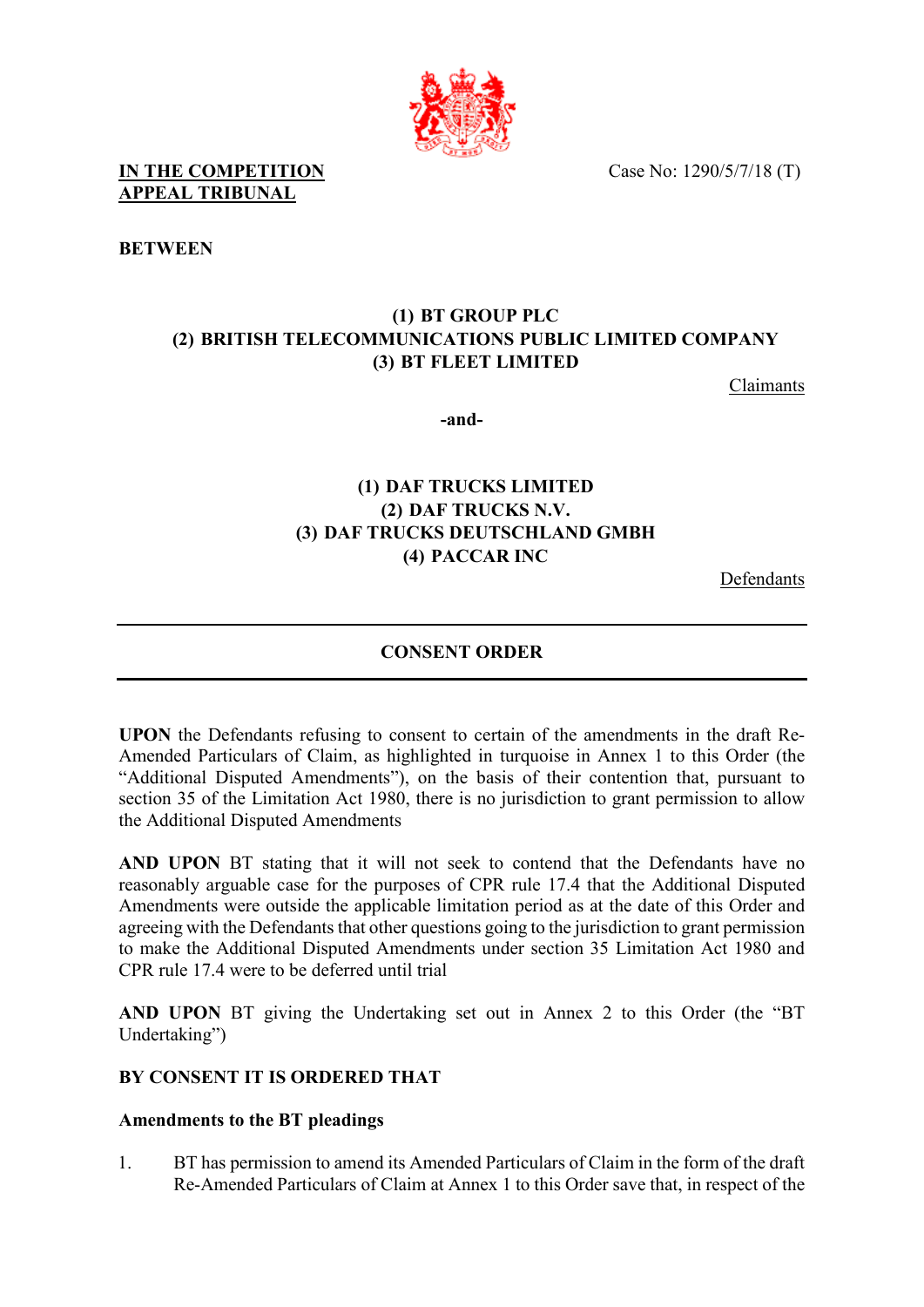Additional Disputed Amendments, permission is granted on the basis that the effect of the amendment is not, for limitation purposes, to give rise to a relation back of the Additional Disputed Amendments to the date of the issue of the BT proceedings, unless BT can show at trial that, for the purposes of section 35 Limitation Act 1980:

- a. the Additional Disputed Amendments do not add or substitute a new claim or claims; or
- b. in respect of the Additional Disputed Amendments which do add or substitute a new claim or claims, each new claim arises out of the same facts or substantially the same facts as the claim which is pleaded in the Amended Particulars of Claim.

#### **Other**

2. Costs in the case.

**The Hon Mr Justice Roth** President of the Competition Appeal Tribunal

Made: 4 September 2019 Drawn: 5 September 2019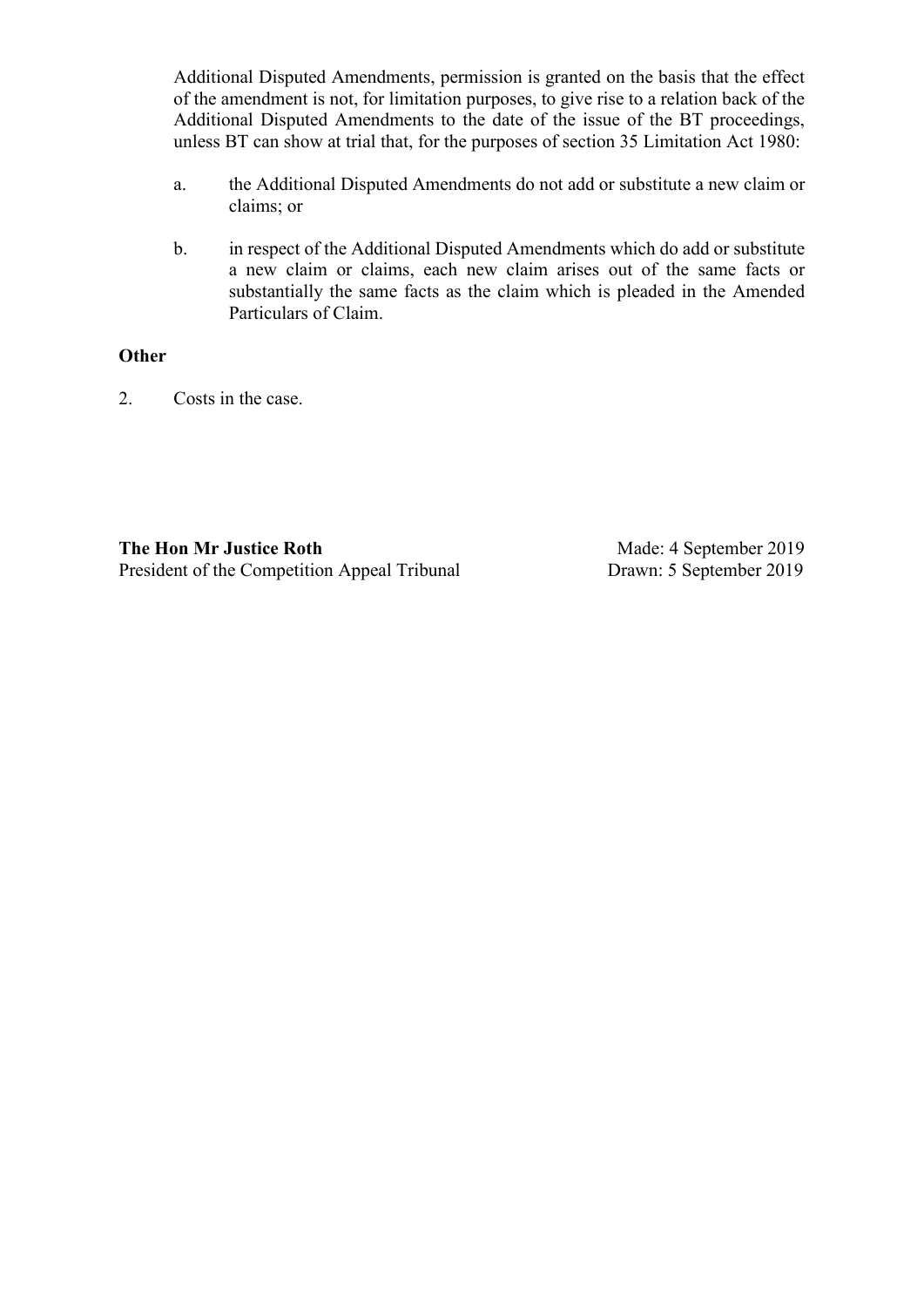## **Annex 1: BT's Re-Amended Particulars of Claim**